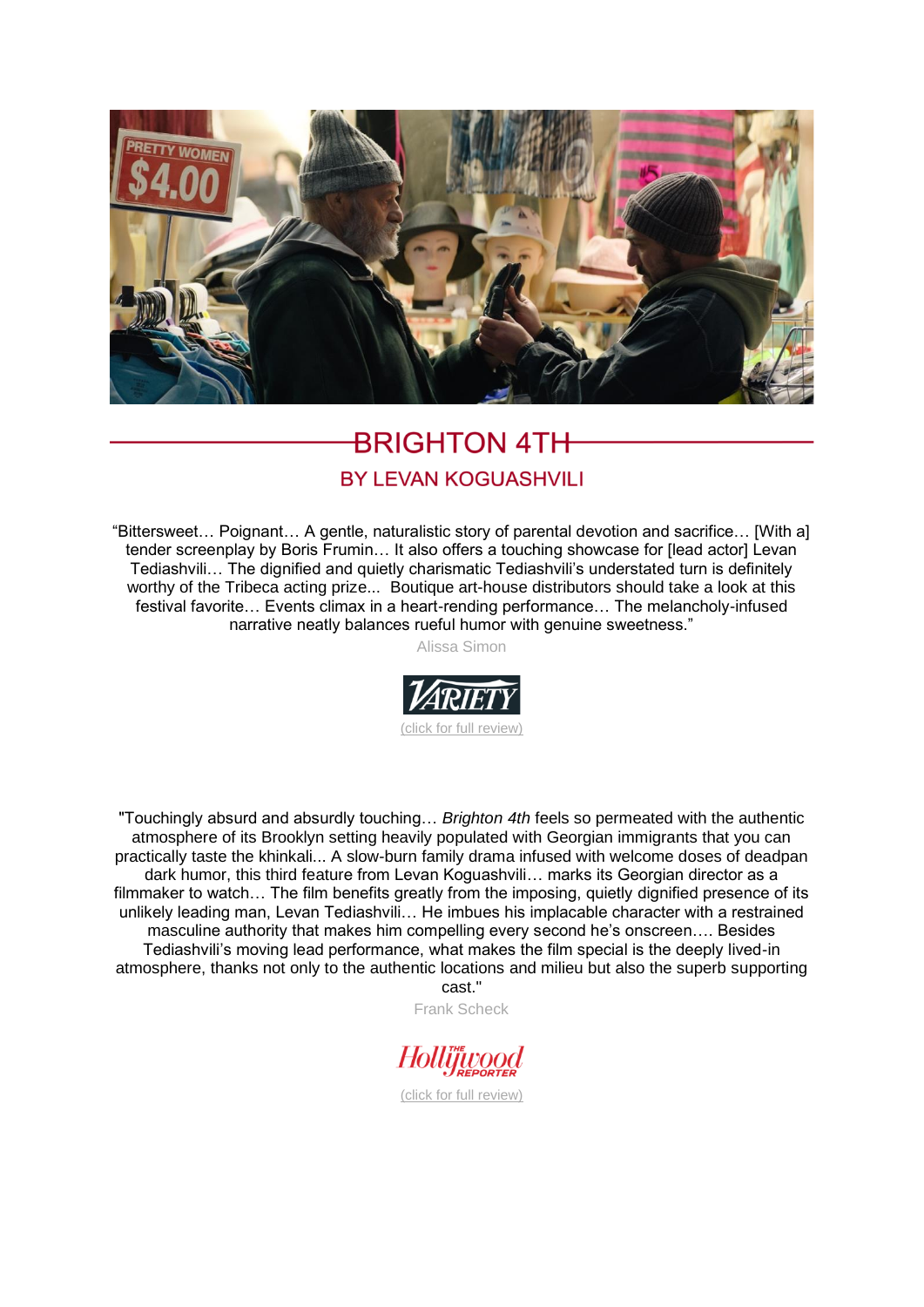"A study of community and masculinity… Koguashvili evocatively captures the unpredictable crackle of tensions and the tacit loyalties between his characters... *Brighton 4th* should find a receptive audience at further festivals, where the affectionate attention to detail and the unaffected naturalism of the performances will likely be appreciated… Koguashvili deftly blends tones in his vividly realised snapshots of Georgian manhood… Combines absurdity and beauty." Wendy Ide



"Tribeca often has a few international gems hiding in its International Narrative Competition, and this immigrant drama stands a good chance of being the one this time."

Kate Erbland



"Of the more inspired features, I wouldn't miss Levan Koguashvili's *Brighton 4th*, a tiny but nearperfect film."

Michael Atkinson



"A ruminative character study… Reflective and stoic… A thoughtful naturalistic film… Compelling… Features a great performance by Lavan Tediashvili, in his first film role." Christian Gallichio



"Levan Koguashvili's third fiction feature, boasting a stunning central performance from former Olympic wrestling champion Levan Tediashvili, has deservedly scooped awards at Tribeca… It is a touching and surprising exploration of masculinity… Perfectly pitched. Koguashvili deserves all the plaudits he can get for this movie that builds up a picture of Kakhi's kind nature through clever scenes and the avoidance of over-plotting."

Kaleem Aftab

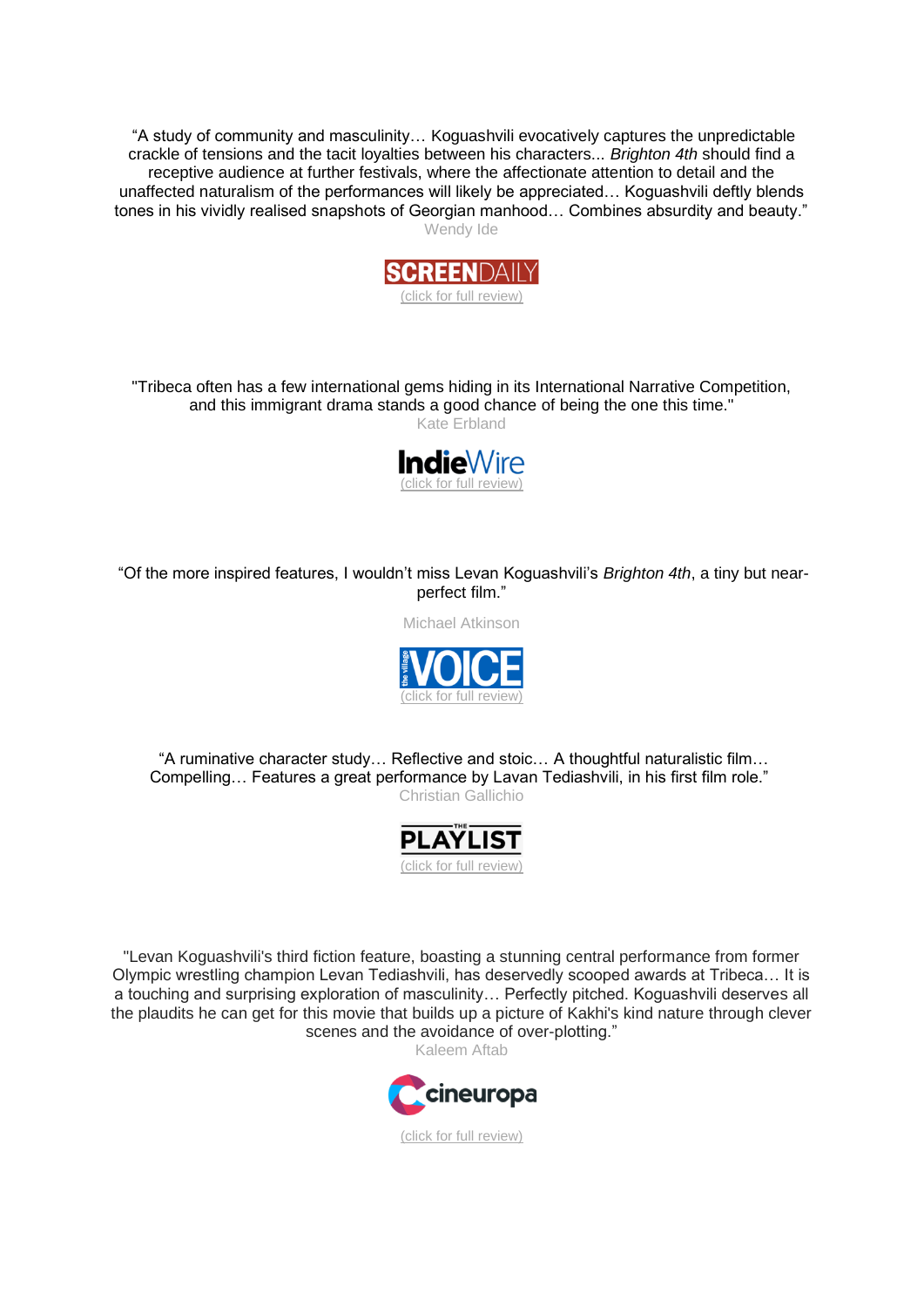"For someone who's not Georgian, *Brighton 4th* hits surprisingly close to home for me… It's specific, but also somewhat universal, which is what makes it as effective as it ultimately is... It all feels very real and lived in. Plus, *Brighton 4th* looks quite good, due in no small part to it being shot by Academy Award nominee Phedon Papamichael... Tribeca is probably just the start of its praise-filled run… Quite compelling. It's observational in the way good indie cinema can be. When it hits theaters later on this year, keep it in mind."

Joey Magidson



"Enjoyed it, both for the moments of deadpan humor that come out of nowhere and for the magnificent presence of [lead] Tediashvili, who may not necessarily be a trained actor by any means but who embodies the role in a way that most actors could only dream of doing." Peter Sobczynski

Roger Ebert.com [\(click for full review\)](https://www.rogerebert.com/festivals/tribeca-the-narratives-2021)

"A slow-burning character study… Contains a magnificent performance by Levan Tedaishivili… Subtle and stoic… Koguashvili's direction compliments the lead actor's performance capturing an immigrant experience in a universal format. The screenplay allows characters to reveal themselves organically and gives room for the story to grow naturally… The climax is moving… A compelling watch from a part of the world that needs more exposure in the film industry… Worth watching... A truly compelling drama."

Josiah Teal

[\(click for full review\)](https://filmthreat.com/reviews/brighton-4th/)

"This is a wonderful movie, please God somebody buy it for the US market."

Harlan Jacobson

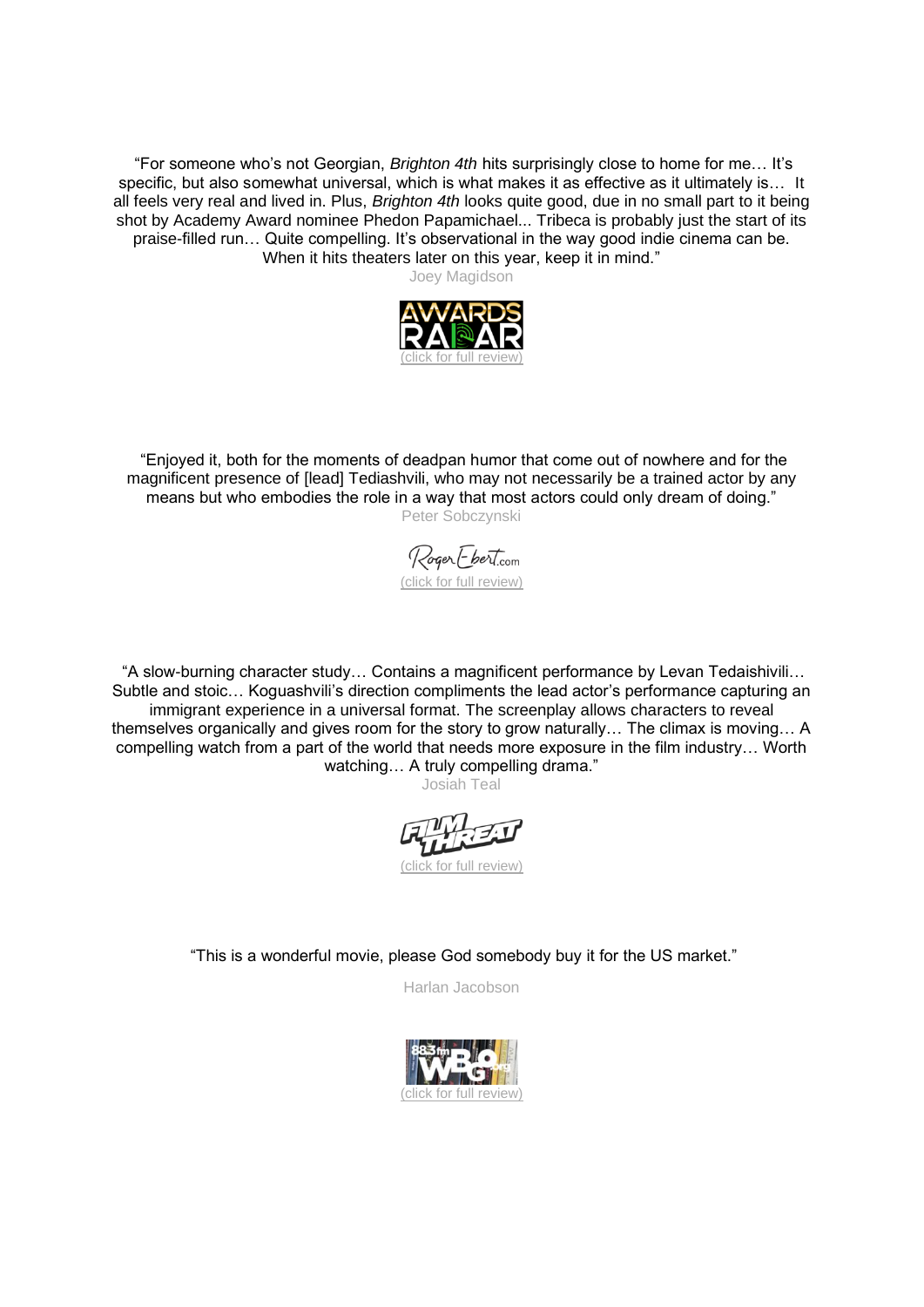"A powerful neorealist drama… Meditates on the family dynamic and father-son relationship… [Koguashvili creates] a character whose qualities may represent a nation… Evokes many emotions… Tragic and majestic… A must-see for its potent doses of humanism, humor, and dramatic unembellished realism." [A-]

Hooman Razavi



"Writer/director Levan Koguashvili creates a strong sense of place and community, immersing viewers."

Gary Kramer



"A spry comedy… The most profound moments have a way of sneaking up on you… So rich in cultural detail, you won't want to leave… Alternately charming and poignant… Elevated considerably with the cinematography of Phedon Papamichael… With crisp lensing and evocative lighting to let the director's slightly surreal sense of humor shine… Resplendent."

Stephen Saito

**The Moveable Fest** [\(click for full review\)](https://moveablefest.com/levan-koguashvili-brighton-4th/)

"Poignant and funny… Heartwarming... A fascinating exploration of the American Dream… Full of stakes… Koguashvili and cinematographer Phedon Papamichael really bring to life the faces of the mostly unknown cast, and their ability to emote through silences… It's the performances that are the key talking points… It is fascinating the layers I could discover on a second go around. But it is the core thesis of the movie which affects me far more than I realize… *Brighton 4th* is a movie which should be seen by all, simply because of the stark simplicity of its story-telling."

Shikhar Verma

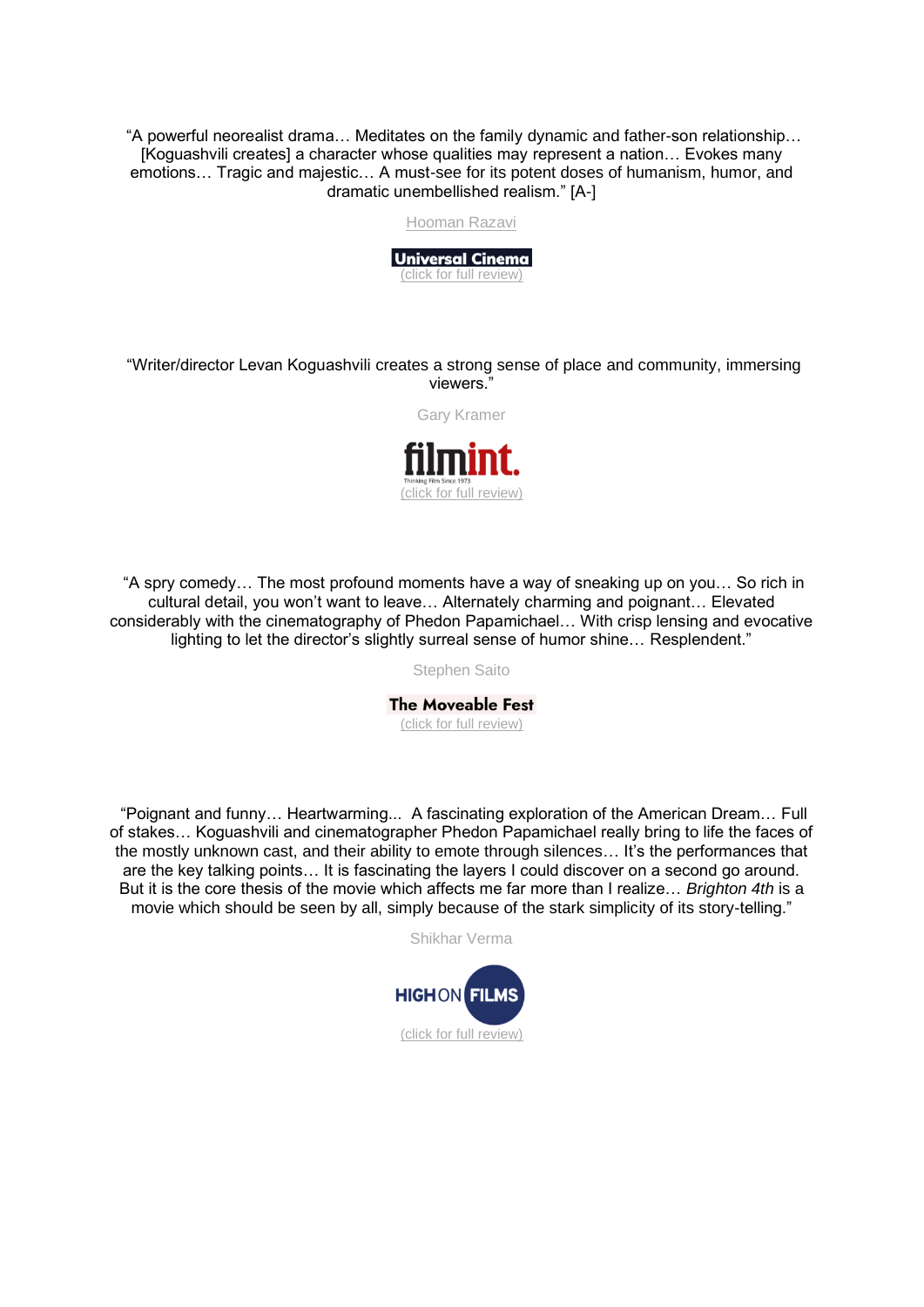"Brilliant… A Georgian drama brought to life with emotion and humor, populated by a fascinating collection of characters… A wonderful immigration tale where the comedy emerges from effusive male idiocy and the endless search for money… The film revolves around an exceptionally constructed character. [He] is a treasure…A splendid display of culture and community where Levan Koguashvili captures a successful tale of traditional and fragile masculinity. Its unbeatable ending lands previously explored themes with an emphasis on magic that only a community can create. Unforgettable."



## ★★★★

"Georgian director Levan Koguashvili (Street Days) captures the essence of Boris Frumin's idiosyncratic script… Shot by Oscar-nominated DP Phedon Papamichael (Nebraska) whose images of the decaying district fit in well with the dry absurdist narrative… Brilliantly acted, Brighton 4th is a homage to early Jarmush features: the greener grass of Brooklyn looking distinctly grey on the horizon."

Steve Kopian



## **A "Must See Film" of Tribeca 2021**

"Levan Koguashvili further secures his title as the Georgian Aki Kaurismäki … An enchanting Georgian gem, you can't help but fall for Koguashvili's indelible characters."

Mindy Bond



"This small quiet gem is one of the unexpected finds of this year's Tribeca… A gem of a film I can recommend for anyone tired of typical stories… It works perfectly… What makes this film work are the characters… These people are probably closer to our real selves than we would like to imagine… A great little movie… Highly recommended."

Steve Kopian